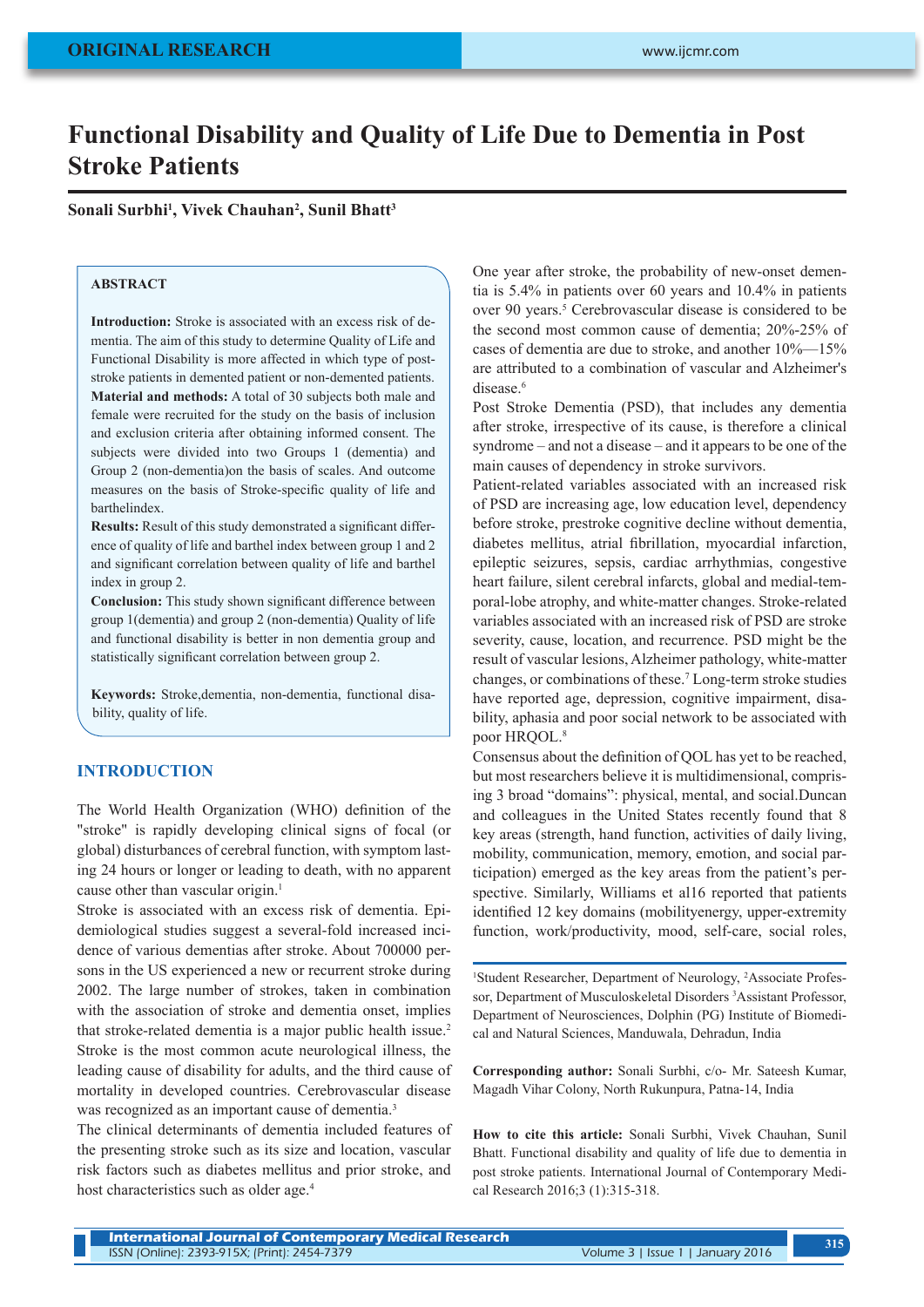family roles, vision, language, thinking, and personality).<sup>9</sup>

# **METHODOLOGY**

**Participant:** Patients of stroke were selected on the bases of inclusion and exclusion criteria and were recruited for study. Purpose of the study was explained to the patients. Written consent form was signed by the patients. Selected subjects were divided into two groups by the assessment of dementia and non – dementia in post stroke

**Inclusion criteria:** Patient of stroke atleast three months of stroke, dominant hand should not be affected and able to read and write.

**Exclusion criteria:** Patient of pre diagnosed depression before the attack of stroke,should not be any other neurological disorder and should be less than 80 years.

**Outcome measures:** Stroke specific quality of life scale for measured quality of life and barthel index to measure functional disability.

Procedure: The whole procedure was explained to each subject and the subjects signed a consent form before performing the study. Participants were assessed using the Mini Mental State Examination (MMSE). Several previous studies, restricted the cognitive profile to this test; however this alone cannot yield a diagnosis for dementia. Thus we useed the Clock Drawing Test, Which both completes and improves the detection rate of dementia. Moreover, the Frontal Assessment Batterry, which investigates executive duties were administered.<sup>10</sup> And after that we administered Stroke- Specific Quality Of Life Scale and Barthel Index for assessed quality of life and functional disability.

**Data analysis:** The data was analysed using SPSS software version 17.0 statistical analysis computational package. The arithmetical mean and standard deviation of quality of life and barthel index in group statistics data were evaluated.Ttest was used to calculate mean and standard deviation of quality of life and functional disability in dementia group and non dementia group and Pearsons Correlation was used for correlation in both groups. Significant difference between group 1 (dementia) and group 2 (non dementia) of quality of life and barthel index is  $p = .000$  and  $p = .001$  respectively. And a positive significant correlation of quality of life and barthel index in non-dementia group  $p = .012$ .

## **RESULT**

In Group 1 mean of quality of life is 19.722 and SD is 8.47005, and in Group 2 is 44.417 and SD is 9.28790. And in Group 1 mean of barthel index is 46.000 and SD is 36.42559 and in Group 2 is 83.333 and Sdis 19.22751.

In fig.1.1 comparison of Quality of Life between Group 1 and Group 2 show statistically significant difference (p=.001). Comparison of Barthel Index between In fig.1.2 between Group 1 and Group 2 statistically significant difference (p = .001). In fig. 1.3 correlation of Quality of Life and Barthel Index in Group 2 show statistically siggnificant value ( $p =$ .012).

#### **DISCUSSION**

A syndrome of rapidly developing clinical signs of focal (or global) disturbance of cerebral function, with symptoms lasting 24 hours or longer or leading to death, with no apparent cause other than of vascular origin.

A disability is defined by the WHO as any restriction or lack of ability to perform an activity in a manner or within a range considered normal for human beings and reflects the consequences of impairment in terms of functional performance



**Figure-1:** Between group analysis of QOL scores

Comparison of barthel index between both groups



**Figure-2:** Between group analysis of BI scores

Corelation of disability & quality of life in subjects with



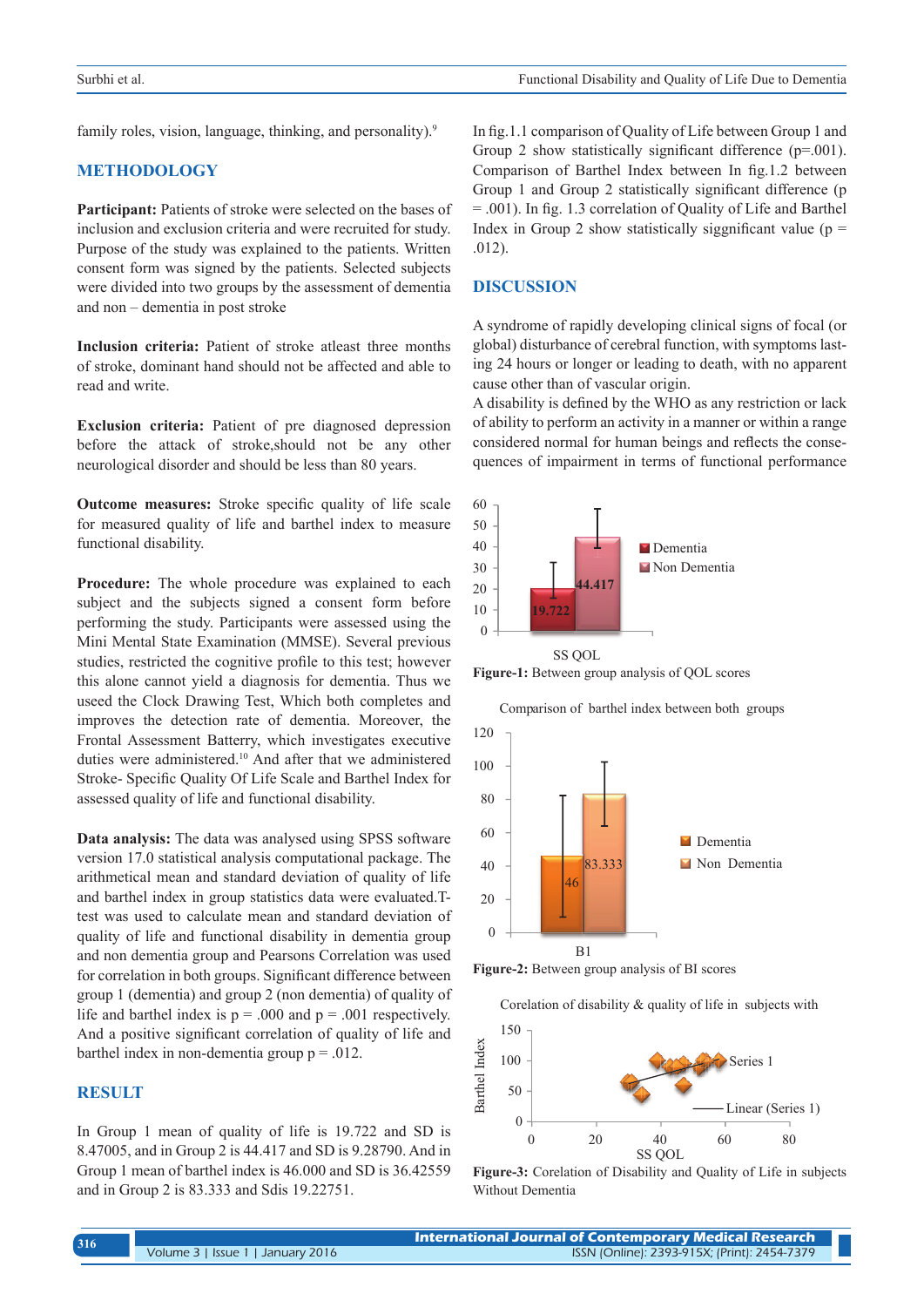and activity by the individual.

In the present study the result depicted that comparison of QOL is higher in group 2. In support of our result Meryl broad et al. (1999) concluded in their study that the dementia affects the QOL.11

QOL in terms of satisfaction of basic human needs: physiological, safety and security, social, self esteem and accomplishment. It assessed on the basis of scores obtained for measures of physical, pschological, emotional and social funtioning. Activities of daily living are particularly affected, with a much higher proportion of demented patients affected than non demented patients.

Christian et al. described in his study patients dependent upon others to perform activities of daily living clearly had a lower QOL than independent patients.12 Elias OlukoredeWahab et al. says early onset dementia regardless of the age it starts, even before the age of 65 changes in the brain can be caused by disease / trauma, and can result in loss of cognitive functioning which includes memory, thinking, reasoning, deecision making and verbal communication. It sometimes results in behavioral or personality changes, which all impedes on the QOL of an individual, which includes consumer spendings and production measures.<sup>13</sup>

Early onset dementia has a profound effect on the QOL of patients, as its symptoms are serious, the sense of loss for the people, with EOD are enormous which are the Memory problems, especially short terrm memory loss, poorjudgement and language problems, which includes the pronouncement of words, erratic changes in moods, behaviour and personality,disorientation in time, place and the persons, difficulties in recognition, understanding and comprehension, agitation and hallucination.

Functional disability was found in group 1**.** HeddaAguerro Torres et al. (1998) concluded that in a very old population in dementia and cognitive impairment make the strongest contribution to both the development of long term functional dependence and decline in function. Dementia is a determinant for developing functional disability and functional decline because of poor judgement, disorientation, difficulty in understanding, less participation in family, society make them less confident. Patients have a fear to making wrong deccisions they can't do any work alone. They afraid to going outside of the home, climbing stairs, and other functional activities due poor judgement. These fears and incapability increase the dependency of the patients.

Correlation of quality of life and barthel index within group 1 show statistically non significant value due to small sample size. Inga H. Suenkeler et al. (2015) concluded that there is non significant correlations were found between QOL and admission scores of BI they give the reason the patients were left sided brain lesion, the presence of limb paresis, hypertension, hypercholesterinemia, history of previous brain infarct, atrial fibrillation and presence of other cardiovascular disease. But there is also a great difference between mean value of dementia and non ddementia described in table no. 6 (non dementia group) and table no. 8 (dementia group).

Correlation of QOL and BI group 2 was significant. Due to better memory, better capacity of thinking, judgement, ability to ADL independently may be better. Our result of comparison between dementia and non dementia group also shows that the QOL and functional disability is better in non dementia group

#### **Future research and Limitation**

Future investigation in patients with stroke with diagnosis may give us information about the Dementia and Non Dementiataking large sample size equally divided in two groups.

The male and female subjects should keep in two different groups.

# **CONCLUSION**

The conclusion of the study reveals that the subjects shown significant difference between group 1 (dementia) and group 2 (non – dementia). Quality of Life and Functional Disability is better in (non dementia) group 2. And there is statistically non significant correlation within group 1 and statistically significant correlation within group 1 and statistically correlation within group 2.

# **REFERENCES**

- 1. S.Hatano et al. Experience From A Multicentre Stroke Registerr: A Preliminary Report; Buletin World Health Organization 1976;
- 2. Svetlana V K raintseva, Frank Solan, Konstantin Arbeev, Anatoly Yashin; Increasing Rates of Dementia at Time of Declining Mortality From Stroke; Stroke; 2006; 37:155-156
- 3. Raquel Barba, Maria del Mar –Morin, caloscemillan et al; Previous and Incident Dementia as Risk Factors for mortality in stroke patients; Stroke; 2002;33;1993
- 4. David W. Desmond, Joan. T. Moroney, Mary Sano, Yarkov Stern, Incidence of Dementia after Ischemic Stroke; American Stroke Association; 2011; 33: 2254- 56
- 5. Cristina S Ivan, SudhaSeshadri, AlexaBeiser et al.;Dementia After Stroke;American Stroke Association; 2004;35:1264-1270
- 6. Thomas K. Tatemichi, Mary A. Foulkes, J P mohr, Jttrey R. Hewitt et al; Dementia in Stroke Survivors in the Stroke Data Bank Cohort; Stroke; 1996; 21; 858 - 866
- 7. Gian Luigi Lenzi, Giorgio De Benedetto and Marta Alteiri; The Time Onset Of Post- Stroke Dementia; Neurodegeneration; 302-321
- 8. M. D. Patel, C. Mckevitt, E Lawrence, A. G. Rudd, C. D. A. Wolfe; Clinical Determinants Of Long Term Quality Of Lfe After Stroke; Age and Ageing 2007; 36:316
- 9. DebrohBuck, Ann Jacoby, Anna Massey, Evaluation Of